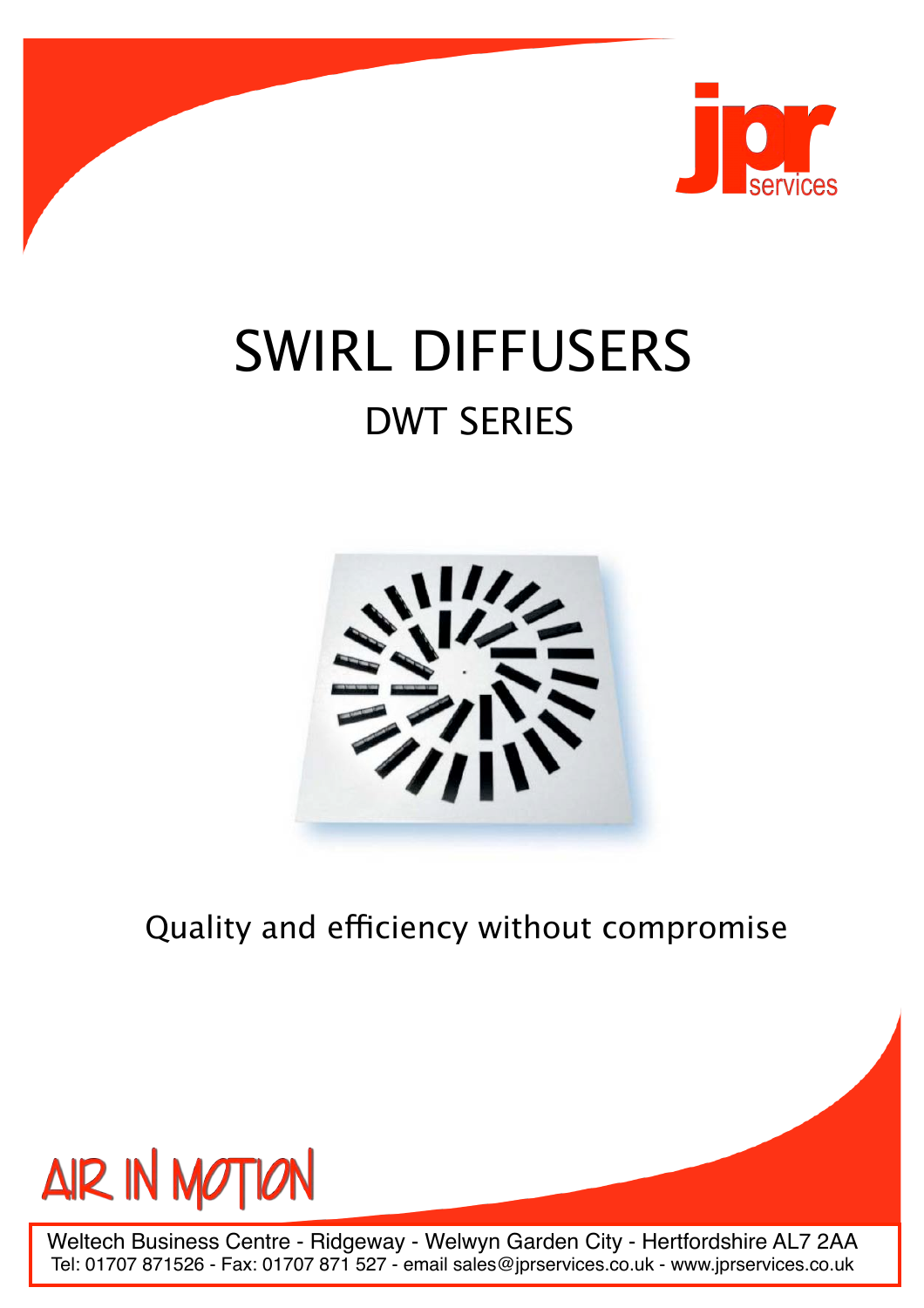# SWIRL DIFFUSERS

## DWT SERIES

#### QUALITY AND EFFICIENCY WITHOUT COMPROMISE

#### Application

The DWT Series of swirl diffusers have been designed for the supply of cooled or warmed air to a wide range of commercial applications. A high level of induction is achieved allowing supplied air to mix more thoroughly with room air, closer to the diffuser.

By adjusting the setting of individual radial nozzles different distribution patterns can be created.

A matching extract version is also available without nozzles.

#### **Description**

The diffuser comprises a circular array of black plastic supply nozzles fitted within a square steel panel. Nominal size is determined by the number of nozzles and the overall face size of the diffuser.

All diffuser sizes are available within a 594mm square panel to fit directly into 600mm square T-bar suspended ceiling systems. Smaller nominal sizes may be supplied within 294mm square, 394mm square or 494mm square panels.

The DWT Series diffusers can be supplied with matching side or top entry plenum boxes, with or without perforated volume control dampers.



#### Fixing

The DWT Series diffuser is suitable for mounting at heights of between 2.5m and 4m from floor level. The diffuser plate is fastened to the plenum by a central fixing screw. The side or top entry plenum is to be fixed via support rods or wires to suitable structural support.

#### Finish

The diffuser panel is supplied powder coated white (RAL 9010) gloss as standard. Matt finish is available at no extra cost. Other RAL colours are available on request.

#### Distribution Pattern Adjustment Options



External swirl pattern (Code O)



Internal swirl pattern (Code S)



One way pattern (Code D)



Two way pattern (Code C)



Without nozzles for extract (Code X)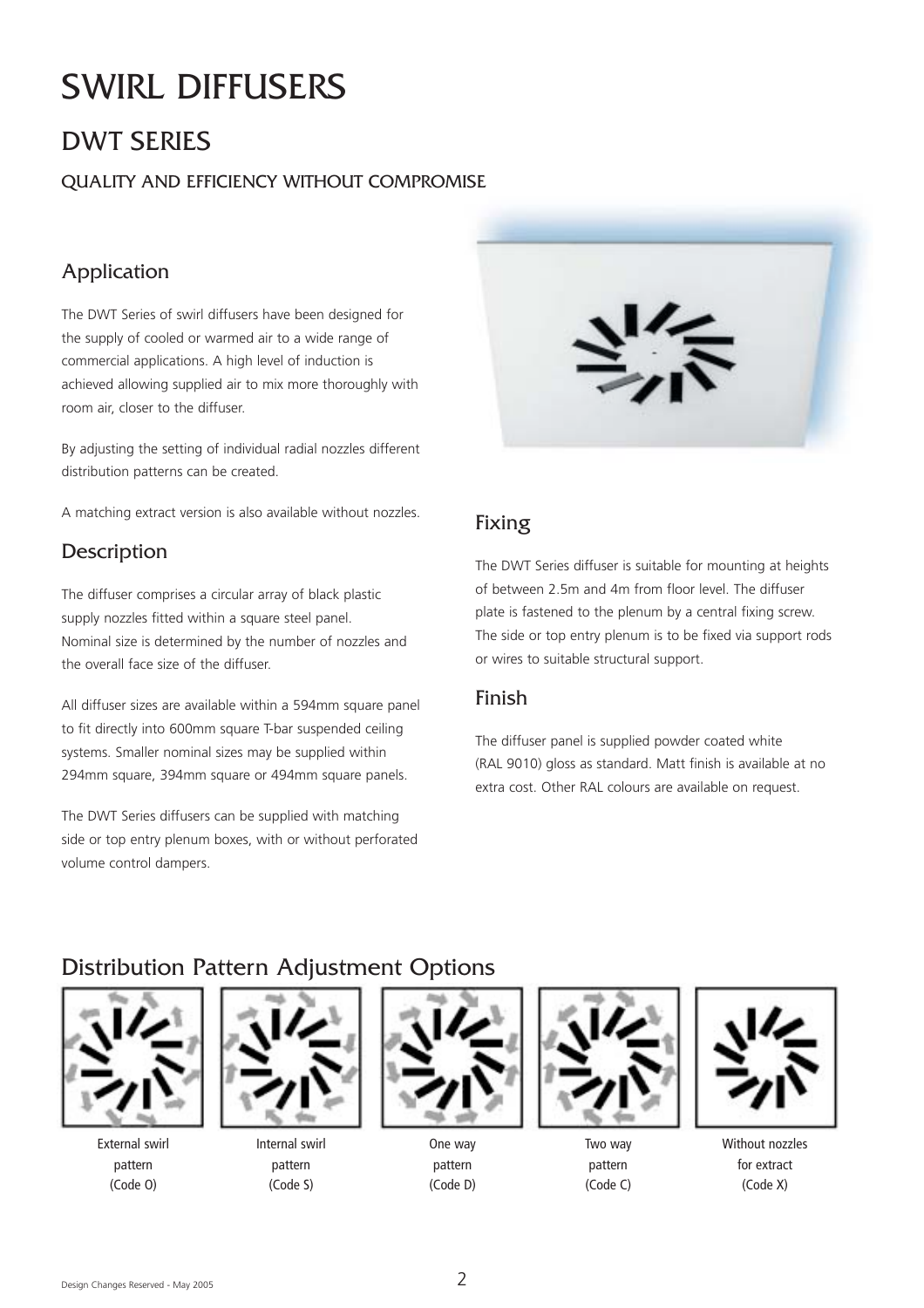#### Diffuser Dimensions



| <b>Nominal</b><br><b>Size</b><br>code | <b>Number</b><br><b>of</b><br>nozzles | <b>Calculated</b><br>free area<br>(m <sup>3</sup> ) | А<br><b>Overall panel</b><br>size<br>(mm) | <b>Plenum size</b><br>(L & W)<br>(mm) | B<br>Side entry<br>plement  <br>(mm) | <b>Top entry</b><br>plenum height<br>(mm) | <b>Standard</b><br><b>Spigot</b><br><b>Diameter</b> |
|---------------------------------------|---------------------------------------|-----------------------------------------------------|-------------------------------------------|---------------------------------------|--------------------------------------|-------------------------------------------|-----------------------------------------------------|
| 1030                                  | 9                                     | 0.0105                                              | $294 \times 294$                          | $265 \times 265$                      | 230                                  | 150                                       | 125                                                 |
| 1040                                  | 9                                     | 0.0105                                              | $394 \times 394$                          | $265 \times 265$                      | 230                                  | 150                                       | 125                                                 |
| 1050                                  | 9                                     | 0.0105                                              | $494 \times 494$                          | $265 \times 265$                      | 230                                  | 150                                       | 125                                                 |
| 1060                                  | 9                                     | 0.0105                                              | $594 \times 594$                          | $265 \times 265$                      | 230                                  | 150                                       | 125                                                 |
| 1240                                  | 12                                    | 0.0140                                              | $394 \times 394$                          | $265 \times 265$                      | 305                                  | 200                                       | 200                                                 |
| 1250                                  | 12                                    | 0.0140                                              | $494 \times 494$                          | $265 \times 265$                      | 305                                  | 200                                       | 200                                                 |
| 1260                                  | 12                                    | 0.0140                                              | $594 \times 594$                          | $265 \times 265$                      | 305                                  | 200                                       | 200                                                 |
| 3660                                  | 36                                    | 0.0396                                              | $594 \times 594$                          | $555 \times 555$                      | 355                                  | 200                                       | 250                                                 |
| 4860                                  | 48                                    | 0.0500                                              | $594 \times 594$                          | $555 \times 555$                      | 420                                  | 250                                       | 315                                                 |

## Options and Order Codes

#### Diffuser Codes

| 1 - SERIES |   | 2 - STYLE | $3 - CORE$ | 4 - ACCESSORIES | 5 - ARRANGEMENT |             | 6 - FIXING  |   | 7 - FINISH      |
|------------|---|-----------|------------|-----------------|-----------------|-------------|-------------|---|-----------------|
| D          | W | Swirl     | Adjustable | None            | External swirl  | $\mathbf 0$ | <b>None</b> | Е | <b>RAL 9010</b> |
|            |   | Special   | Pattern    | Special         | Internal swirl  |             | Special     |   | Gloss           |
|            |   |           | Special    |                 | way             |             |             |   | <b>RAL 9010</b> |
|            |   |           |            |                 | 2 way           |             |             |   | Matt White      |
|            |   |           |            |                 | Extract         |             |             |   | Special         |
|            |   |           |            |                 | Special         |             |             |   |                 |

#### Plenum Codes

| 1 - SERIES |   | 2 - LINING | 3 - INSTALLATION<br><b>METHOD</b> | 4 - ACCESSORIES |                          | 5 - ARRANGEMENT |         | 6 - SPIGOT TYPE |            | 7 - SPIGOT<br><b>DIAMETER</b> |         |
|------------|---|------------|-----------------------------------|-----------------|--------------------------|-----------------|---------|-----------------|------------|-------------------------------|---------|
| D          |   | Lined      | Adjustable                        | $\mathbf 0$     | None                     | S               | Supply  | R               | Round-side | B                             | 125     |
|            | N | Unlined    | pattern c/w                       | A               | Perforated cord operated | E.              | Extract |                 | entry      |                               | 150     |
|            |   | Special    | supports for                      |                 | monoblade damper         |                 |         |                 | Round-top  | D                             | 200     |
|            |   |            | drop rods                         | B               | Perforated cord operated |                 |         |                 | entry      | Е                             | 250     |
|            |   |            | Special                           |                 | monoblade damper         |                 |         |                 | Special    |                               | 300     |
|            |   |            |                                   |                 | (Matt Black)             |                 |         |                 |            | N                             | 315     |
|            |   |            |                                   | P               | Internally painted       |                 |         |                 |            | D                             | 280     |
|            |   |            |                                   |                 | (Matt Black)             |                 |         |                 |            | R                             | 225     |
|            |   |            |                                   |                 | Special                  |                 |         |                 |            |                               | 175     |
|            |   |            |                                   |                 |                          |                 |         |                 |            |                               | Special |

#### Example of Order Codes

#### **DWTOOOE 3660 DLTASRE**

Supply diffuser complete with lined side entry plenum. Perforated volume control damper in 250 diameter spigot. Overall diffuser size 594mm square with 36 outlet nozzles. Diffuser panel powder coated white (RAL 9010) gloss.